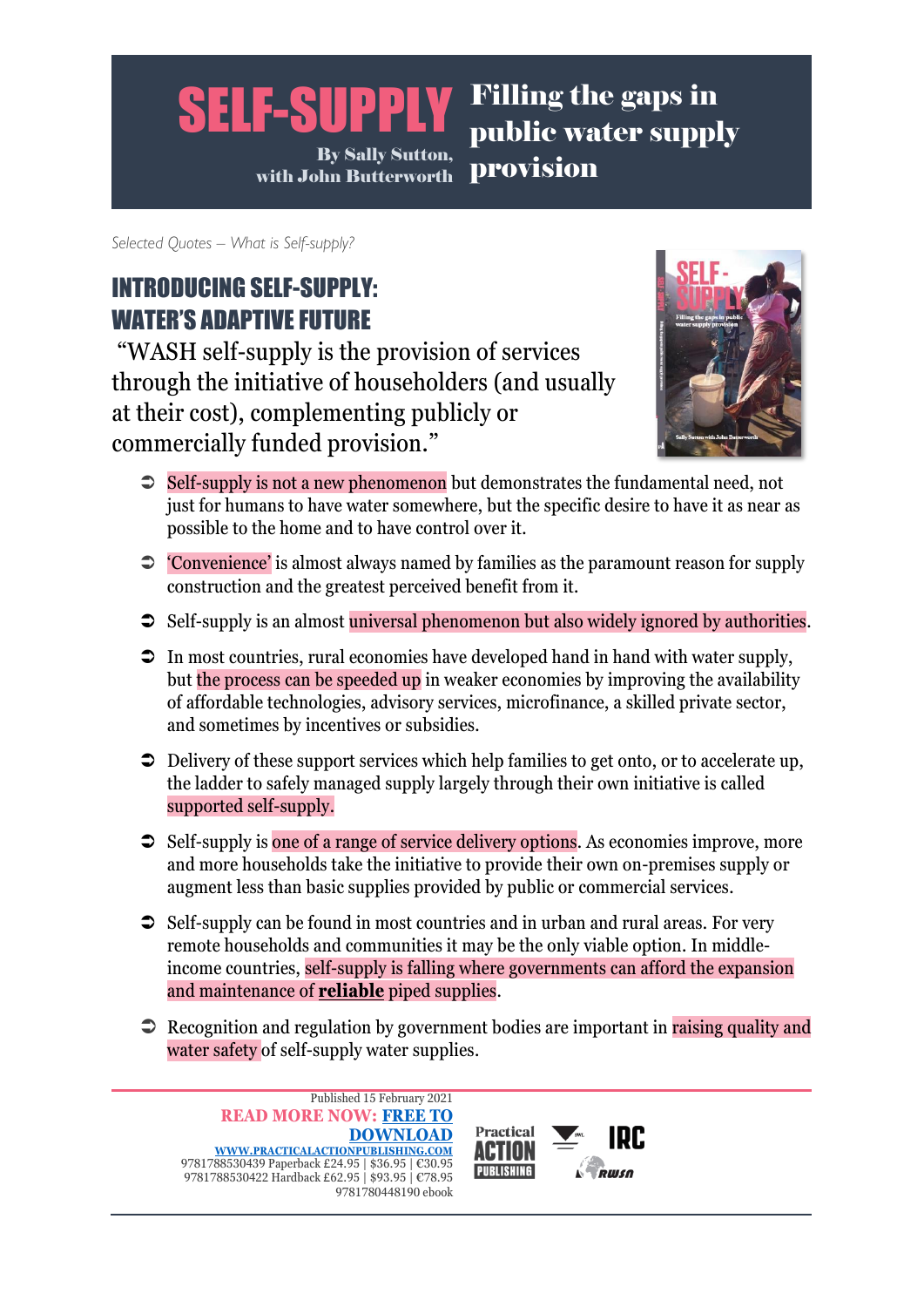*Selected Quotes – Standout facts and figures from the book*

## SELF-SUPPLY IN NUMBERS



**Practical** 

ш **PUBLISHING**  **IRC** 

RWSN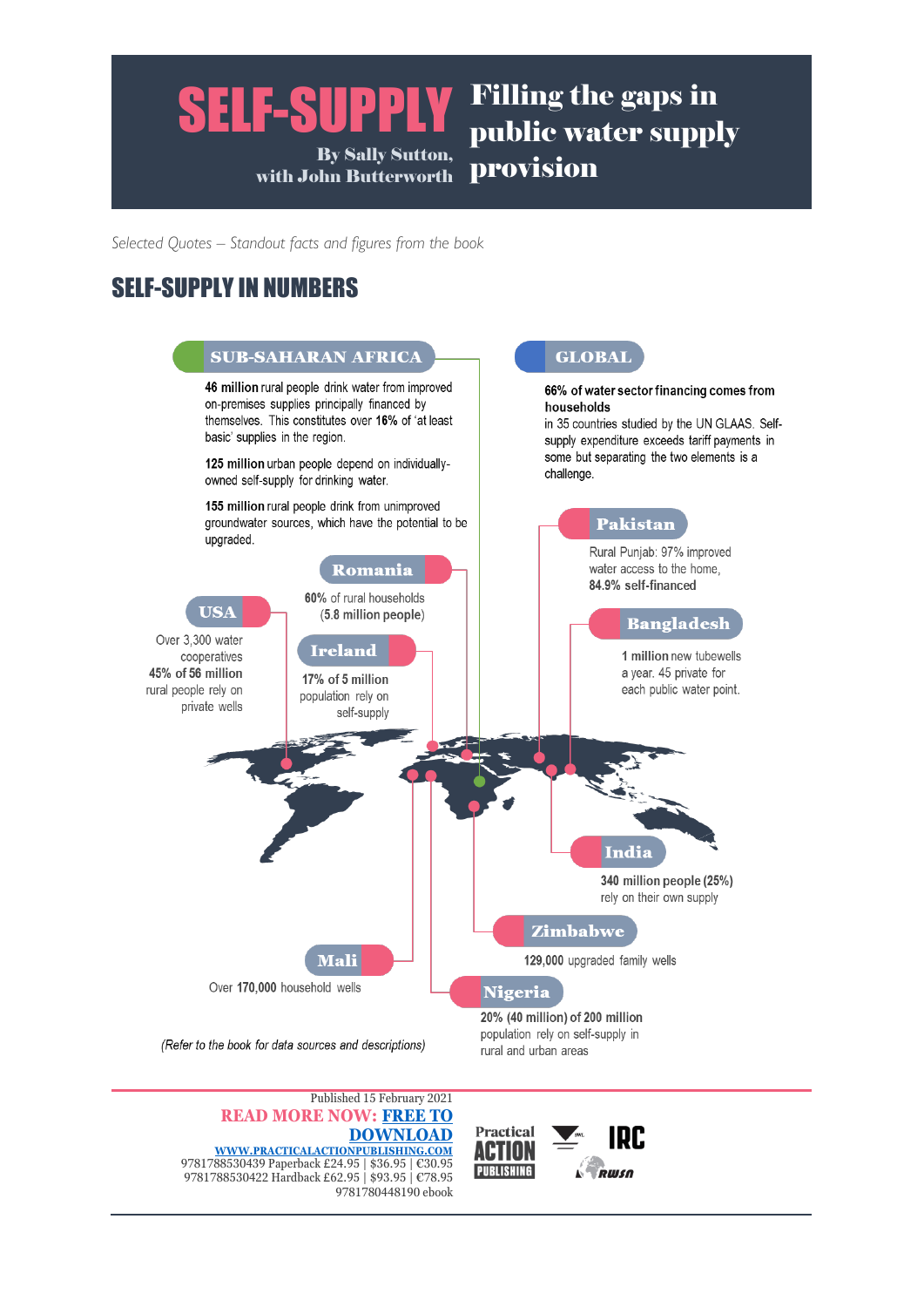*Selected Quotes: Highlight figures and diagrams from the book*

## SELF-SUPPLY IN 2 DIAGRAMS



**Practical** 

**ACTION PUBLISHING**  **IRC** 

**RWSN**  $\blacktriangle$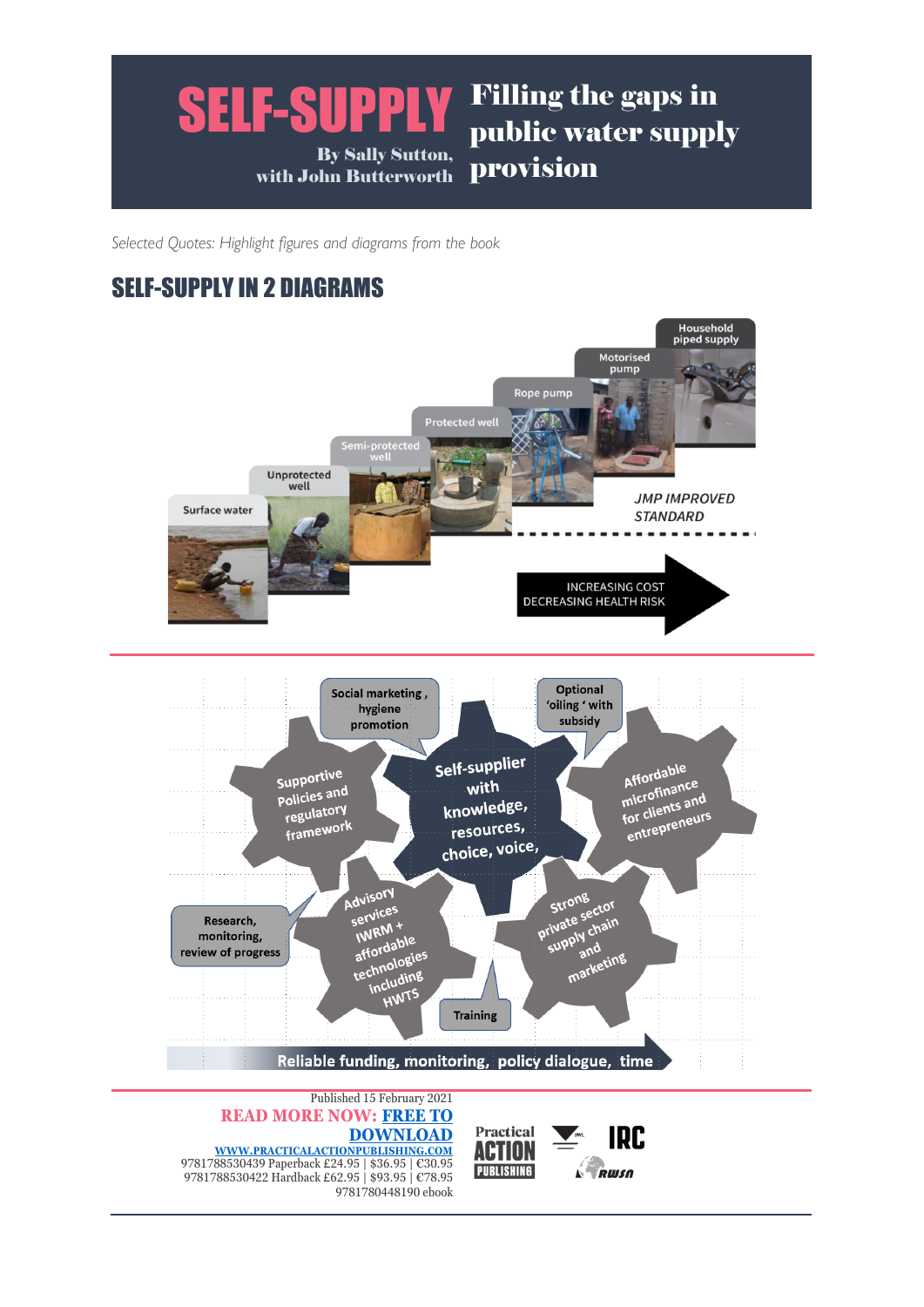### SELF-SUPPLY Filling the gaps in public water supply

By Sally Sutton, with John Butterworth provision

*Selected Quotes: why this book will be useful to you.*

# TOP TAKEAWAYS

Read the book to discover more specific and practical advice.

## For everyone interest in domestic water supply

- $\supset$  Hundreds of millions of people worldwide rely on self-supply every day. More than half qualify as 'protected' but almost all merit further improvement.
- $\supset$  Supporting self-supply can be a way of working "with the grain" of local societies and economies to create incremental but lasting gains in water access.
- $\supset$  Private convenience is a major driver for self-supply but sharing between neighbours is widespread, spreading the benefits.
- $\supset$  Self-supply is a proven way of unlocking household investment for water supply access that is suitable especially where public supplies are inadequate or non-existent.

## for governments

- $\supset$  Self-supply does not absolve the State from its Human Right to water obligations but supporting it can make big savings to public funding.
- Measure to manage: systematically include self-supply in national and citywide monitoring to be able to increase effectiveness of water plans and policies.
- **→** Affordable household technologies require official recognition as service levels to become eligible for subsidies, government training programmes, and social marketing. To achieve recognition robust local evidence on their performance needs to be made available.

## for international donors, agencies and iNGOS

- $\supset$  Supported self-supply is compatible with the human rights approach.
- $\supset$  Rural development is a slow process, but big changes can be achieved over time where simple technologies build on existing skills and liberate supressed demand. This has been shown in Tanzania and Zimbabwe.
- $\supset$  Supported Self-supply has strong parallels with Community-led Total Sanitation (CLTS) in its focus on training and mobilising entrepreneurs and microfinance to meet household demand, with little or no subsidy.



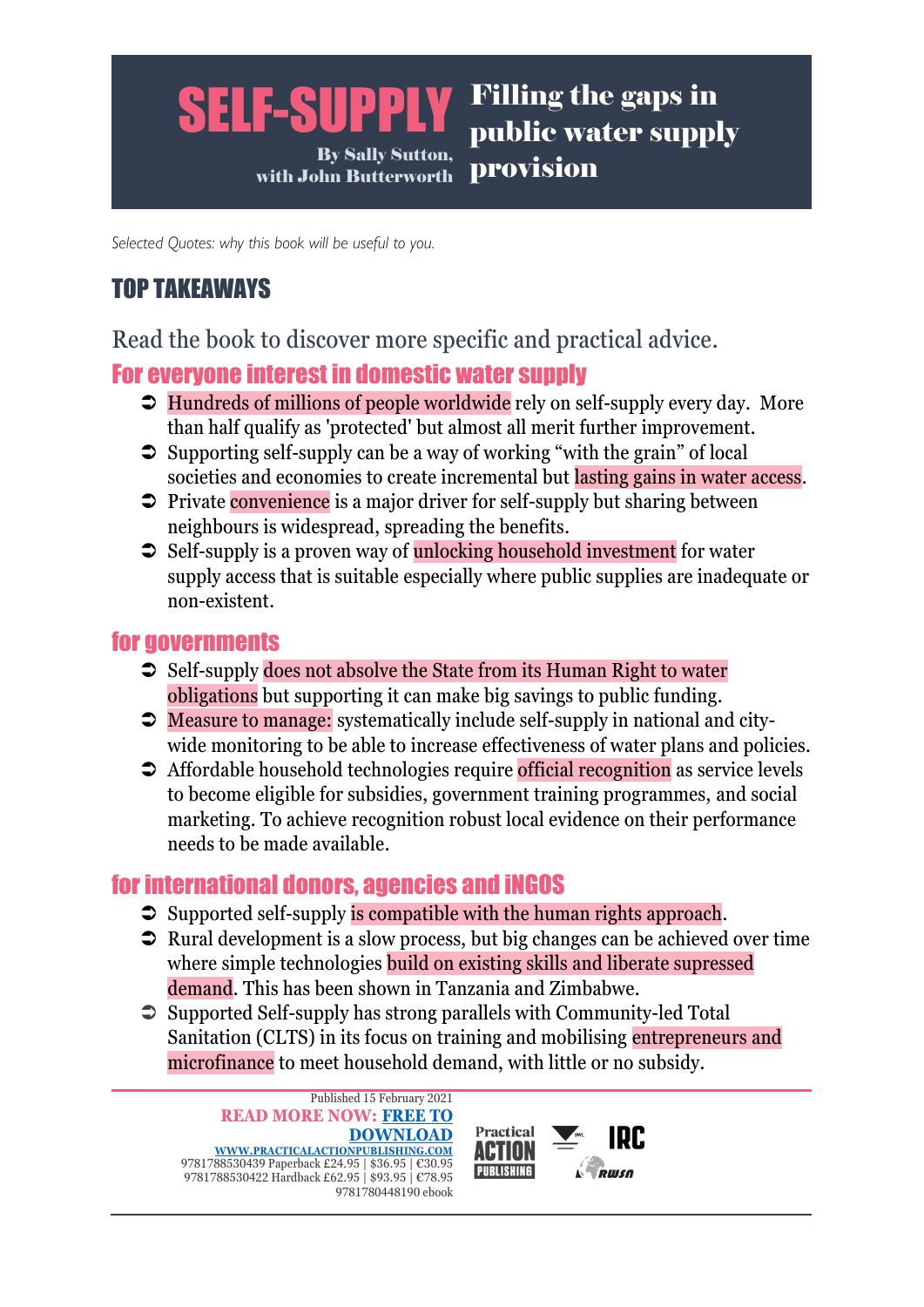*Selected Quotes: Self-supply in towns and cities*

## URBAN SELF-SUPPLY – FRIEND OR FOE TO WATER UTILITIES?

"Public water supplies are a feature of civilization, allowing the growth of cities. However even in the best organized societies selfsupply has tended to form a necessary stage in development for those being left behind or wanting a better service than the state can provide."

- For the poorest, water from self-financed shallow wells (owned or shared at low or no cost) is a practical necessity. For the richest, especially in peri-urban areas, self-supply investment at higher levels (boreholes and submersible pumps) offers greater autonomy and assurance of a reliable supply. For both, self-supply is an integral part of access to water but requiring different policies.
- Urban self-supply is well-developed in South Asia but is now increasing in sub-Saharan Africa because of rapid urban population growth and poorly operating utilities with limited capacity to expand.
- Urban self-supply needs better quantification and official recognition so that cohesive planning can compensate for utilities' limitations but not check their effectiveness and expansion. Context-specific regulation is necessary to accommodate different source types, uses, and water quality, in various urban, peri-urban, and rural environments.
- $\supset$  With the increasing pressure that most urban supplies now face throughout the world, a move towards greater understanding of informal supplies, and their greater inclusion in planning and regulation in the urban environment seems essential.
- Water supply is a fundamental service. Even when all households have a good piped supply in their house there is still motivation to invest in supplementary supplies or better quality. Self-supply in terms of private wells or boreholes may be superseded, but the desire to improve the service as a householder never completely goes away.

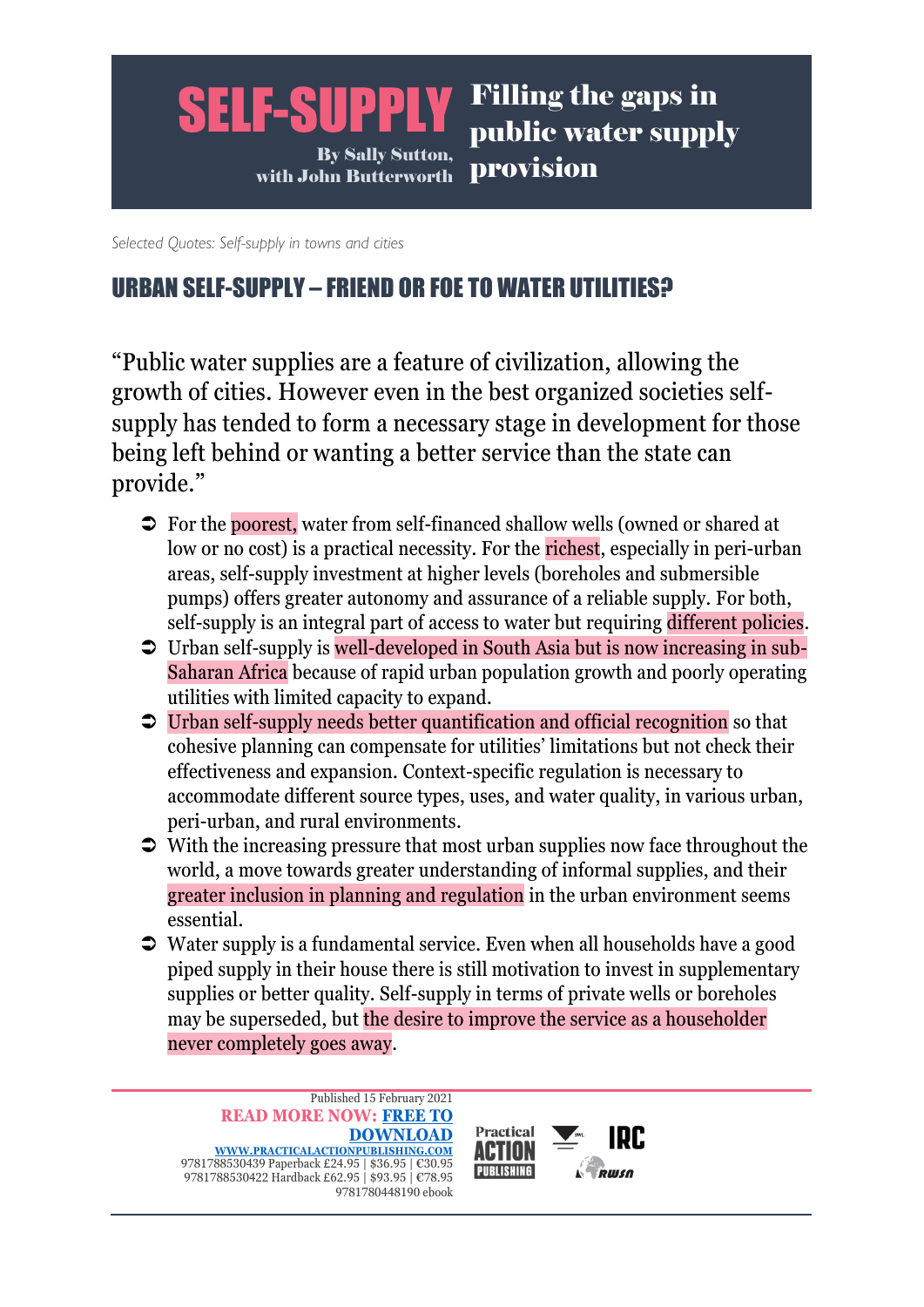*Selected quotes: Self-supply in rural areas*

## SELF-SUPPLY IN THE LANDSCAPE OF RURAL WATER

"Water is not a normal economic or social commodity, but ownership and access are woven into the fabric of rural communities, linking also to traditional beliefs and village history. The psychological and social/anthropological aspects of water supply can play a major part in their success or failure … and in the maintenance of community cohesion"

- Owning a well is a statement of status and some families put much effort and resources into it, generally not with productive use being the primary aim.
- $\supset$  How people think is fundamental to the sustainability of supplies and means that each system is unique and influenced by their thoughts as individuals and as a group, and by the cultural context in which they operate.
- $\supset$  Thus, the secret of uptake lies in a variety of economic and psychological factors, however, domestic needs often provide the initial push.
- $\supset$  Despite the scarcity of cash and subsistence levels of living for most rural people there is a long tradition of saving, mostly in rotating savings and credit associations (ROSCAs) or investing in livestock. Some are already used to support water supply investment but for many the advantageous link between the two has yet to be made.
- $\supset$  Initiatives where the State cannot provide directly include: offering advice, performance monitoring, and strengthening private sector technical services.
- $\supset$  Some women do voice one disadvantage: forgoing the daily visit to a more distant communal water source cuts down social interaction and the opportunity to meet others and chat. But overall household supplies are preferred due to convenience and men are more likely to collect water.
- $\supset$  Looking at the amount paid for other home improvements, such as roof materials, provides a good basic indicator of the level of expenditure a household can afford for improvement to their quality of life.

Published 15 February 2021 **READ MORE NOW: [FREE TO](https://practicalactionpublishing.com/book/2530/self-supply)  [DOWNLOAD](https://practicalactionpublishing.com/book/2530/self-supply)  [WWW.PRACTICALACTIONPUBLISHING.COM](https://practicalactionpublishing.com/book/2530/self-supply)** 9781788530439 Paperback £24.95 | \$36.95 | €30.95 9781788530422 Hardback £62.95 | \$93.95 | €78.95 9781780448190 ebook



IDC.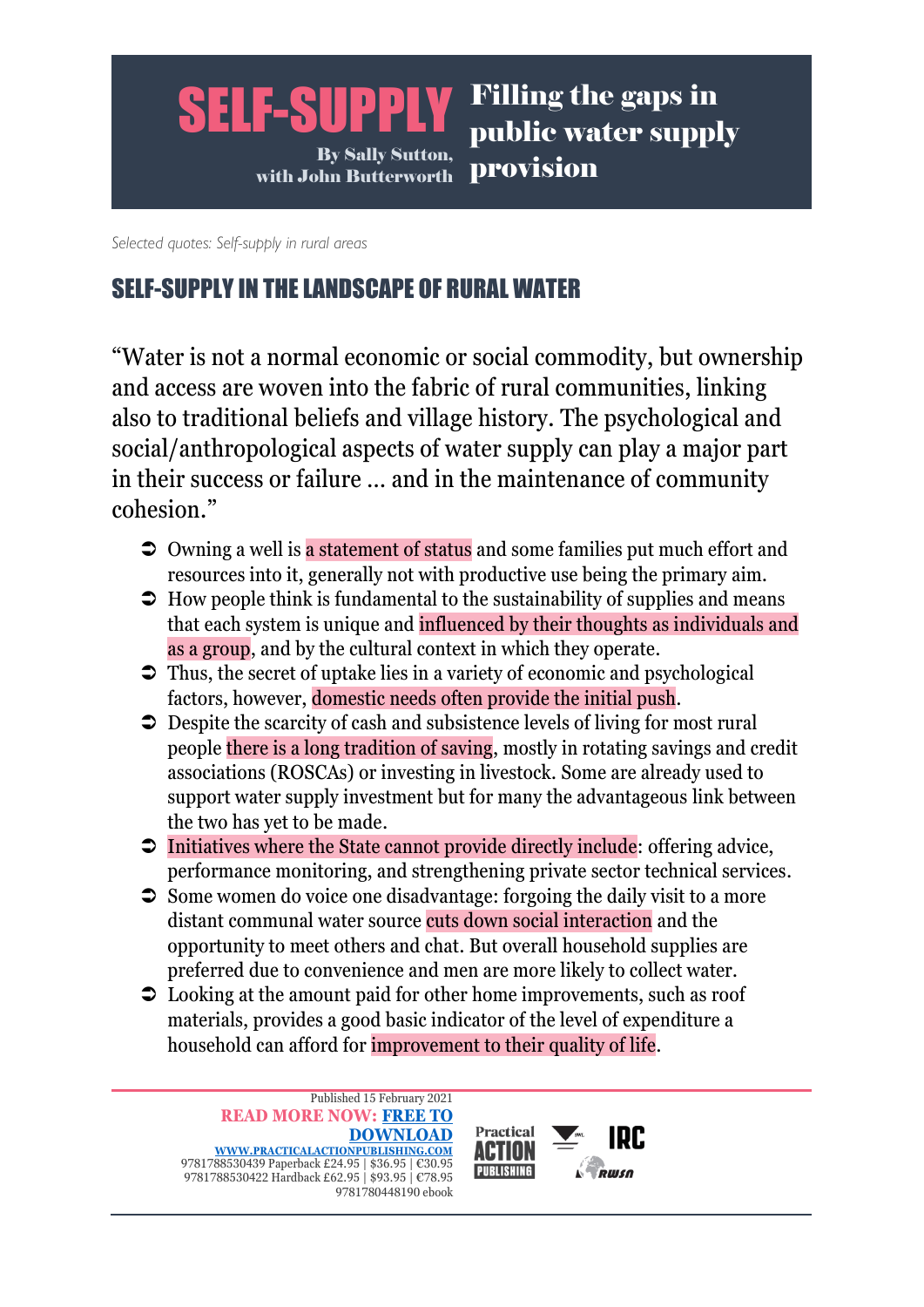*Selected Quotes: Key self-supply technologies in low-income countries*

## SIMPLE ISN'T EASY

"The more basic the technology, the more limited are the conditions in which it may be applied, but the more affordable and sustainable it may be. However, 'simple does not mean easy' and introducing new technologies, however simple, is a complex and long-term process."



Laban Kaduma demonstrating the principles of the rope pump to trainees in Tanzania Source: Photo H. Holtslag

- $\supset$  Hand-dug wells, protected springs, and rainwater harvesting are options which can most easily be developed incrementally with lowest cost initial steps onto the ladder.
- $\supset$  Rural on- and off-grid electrification offers parallels to water supply and opportunities for investment in higher technologies and safer water.
- $\supset$  Most affordable technologies are aimed at providing options for the household market, but spring capture, stream diversion, and ram pumps plus surface water intakes in particular have potential for community self-supply
- $\supset$  The growing availability of PVC/ABS pipes and fittings has facilitated the establishment of low-cost pump production and affordable household plumbing.
- Affordable household technologies require official recognition as household service levels to become eligible for subsidies, government training programmes, and social marketing. To achieve recognition robust local evidence on their performance needs to be made available.